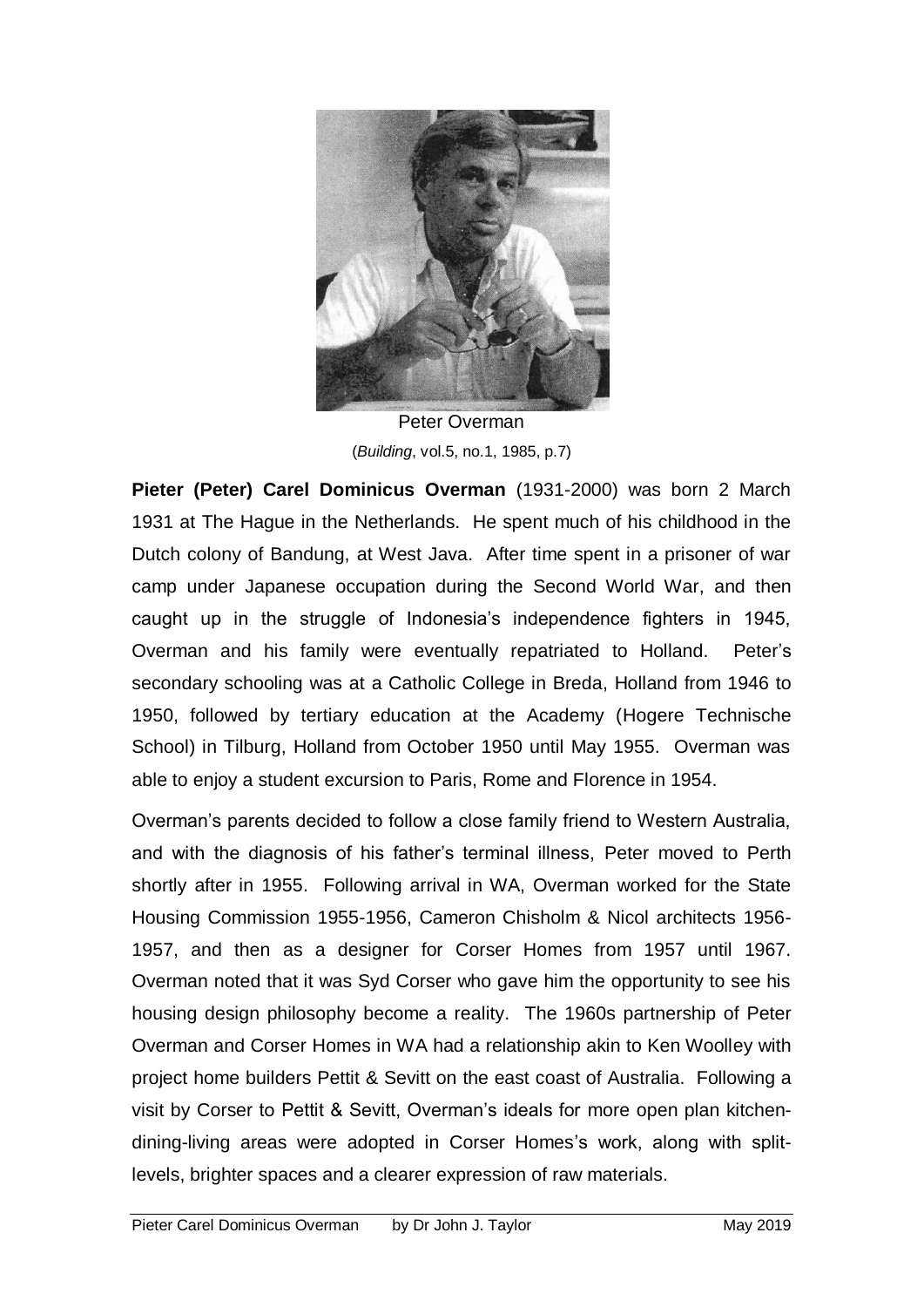Overman passed the Architects Board of Western Australia examination in 1967, allowing his registration as an architect in WA (no.525), and soon shared offices with developer Graeme Robertson at Mill Point Road in South Perth. For Overman's first solo project he worked with Robertson on his initial Walkabout Motel at Port Hedland. This led to further Walkabout commissions at Geraldton, Newman, Karratha, and Gove in the Northern Territory. Robertson recalls Murray Middleton as a talented draftsman working for Overman who was able to greatly assist in the repetitive portions of the Walkabout documentation. Builder brothers Colin and Derek Pearce, who also worked with Robertson on the Walkabout developments, were in adjacent offices and Overman soon designed neighbouring houses for the Pearce Brothers at 34-36 Portree Way in Ardross.



Pearce Houses, Portree Way Ardross (*The Architect*, March 1969, p.39)

Overman was joined in business by Fred Zuideveld in 1968. In 1971 Overman noted that he ... "looked at his life as an art form of sorts. I will always try to make everything nice. I like atmosphere, cosiness and clean lines. I am, at heart, very much a European and I like things to be complete."

The practice won a large number of awards for residential design work, including for Peter's own family house at Applecross in 1978, for the Williams House & Duplex at Applecross in 1982, and for the Naughton House at Mosman Park in 1987. Peter retired from his practice in 1994, but in the later years of that decade worked with his stepson Mark Rietveld, enjoying 'a reignition of enthusiasm and creative spirit'.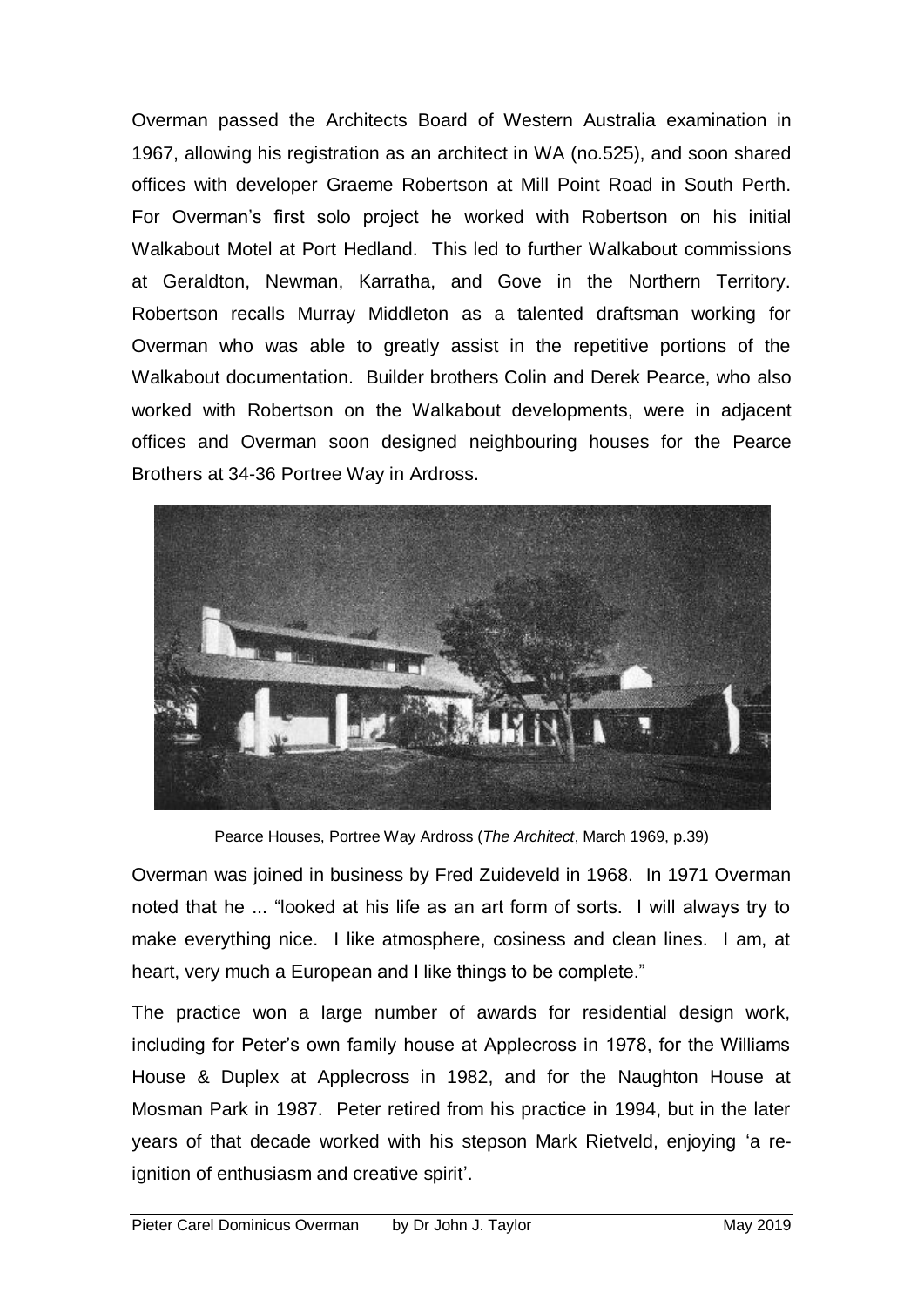

23 McNeil Street Peppermint Grove (Fritz Kos photo 1981, 218871PD)



57 Matheson Road Applecross triplex (Fritz Kos photo 1982, SLWA 222333PD)